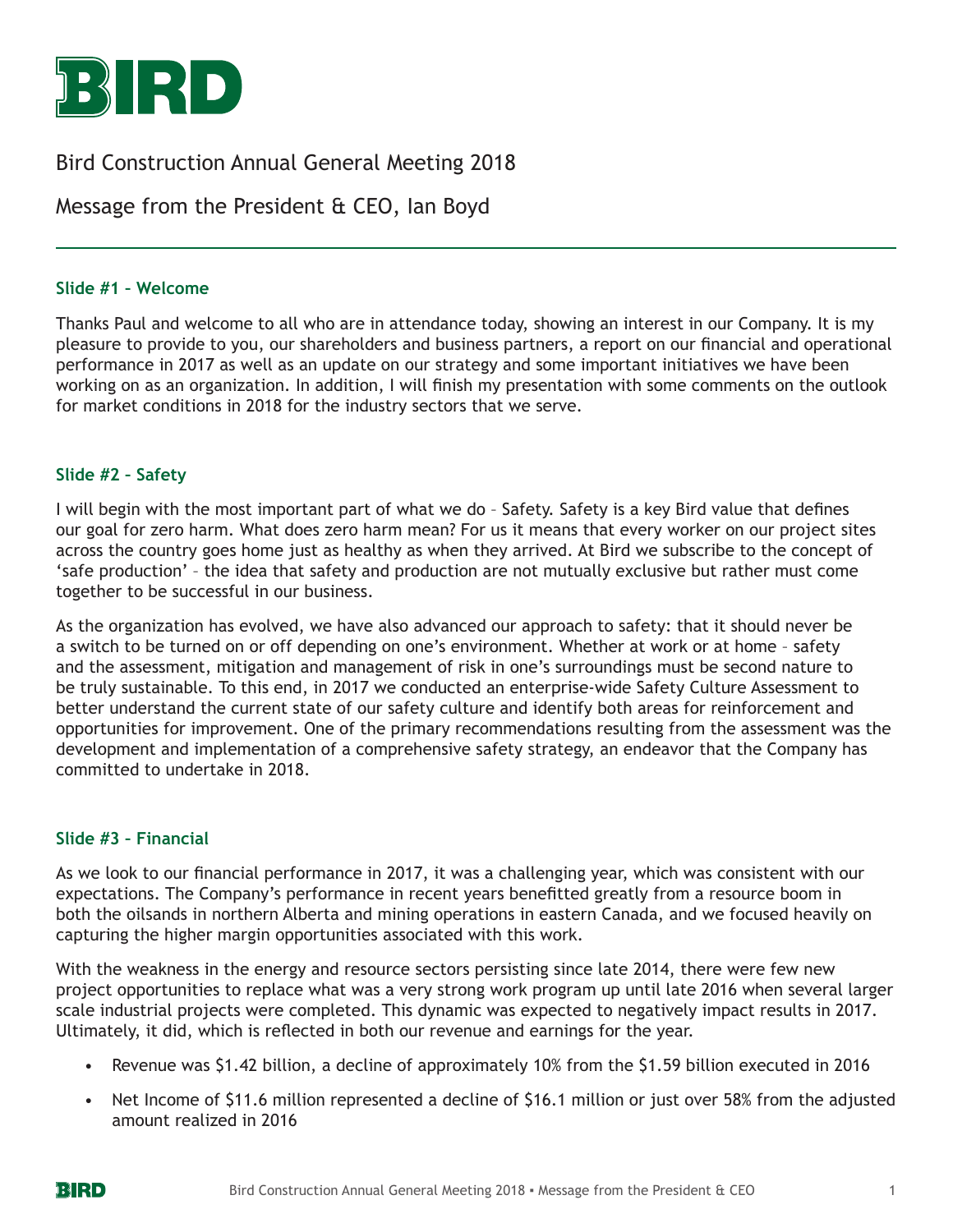• On a positive note, New Awards totaled almost \$1.5 billion in 2017 resulting in a Backlog of just under \$1.2 billion at December 31st, or approximately a \$50.0 million increase year-over-year

## **Slide #4 – 2017 Highlights**

Despite the more challenging environment and the pressure on our results, there were some significant highlights for the organization in 2017:

From an executive team standpoint, Teri McKibbon joined the organization in June of 2017 as the Chief Operating Officer, responsible for leading our construction operations. Teri has over 30 years' experience in the construction industry where he is recognized for his strategic capabilities, dedication and operational excellence and is a welcome addition to our executive team.

As noted on the previous slide, the Company secured almost \$1.5 billion in new contract awards and change orders, 38% higher year-over-year, resulting in an overall increase in Backlog to just under \$1.2 billion

Key New Contract Awards in the Year included:

- Royal Columbian Hospital & Energy Centre in New Westminster, BC for Fraser Health
- Hamilton Biosolids, a P3 biosolids treatment facility for the City of Hamilton
- Niagara Falls Entertainment Center, a new theatre complex in Niagara Falls, Ontario for Ontario Lottery & Gaming
- An Administration & Training Facility for Bruce Power in Kincardine, Ontario

Late in the year, we also announced that the Company was part of a consortium selected as preferred proponent for a new biosolids treatment facility for the Capital Regional District in Victoria, BC – adding to the Company's growing portfolio of environmental projects.

Bird also successfully achieved substantial completion on three P3 projects in the year:

- Calgary Composting Facility
- Casey House Redevelopment
- Saskatchewan Joint Use Schools

In September of 2017, the Company announced the acquisition of a 50% interest in Stack Modular, a steel frame modular supplier for permanent modular construction based in Hong Kong with a manufacturing facility in Shanghai.

## **Slide #5 – Build Bird Strategic Plan**

Developed in 2015 and communicated more broadly internally and externally in 2016, 2017 was in many respects the first full year of execution of our *Build Bird* strategic plan.

The plan itself is comprised of three core pillars with strategic initiatives within each of the pillars: *Build the Business, Build the Team* and *Build Relationships*.

*Build the Business* is centered on diversification and growth of the business. There are also key initiatives on increasing efficiencies and the concept of safe production. The focus of *Build the Business* is on diversification - diversification of markets, services, clients and geography to ultimately drive the growth of the business, but in a healthier, more sustainable way and less dependent on any one sector or market. We are also advancing our internal processes to become more efficient, creating more time for our project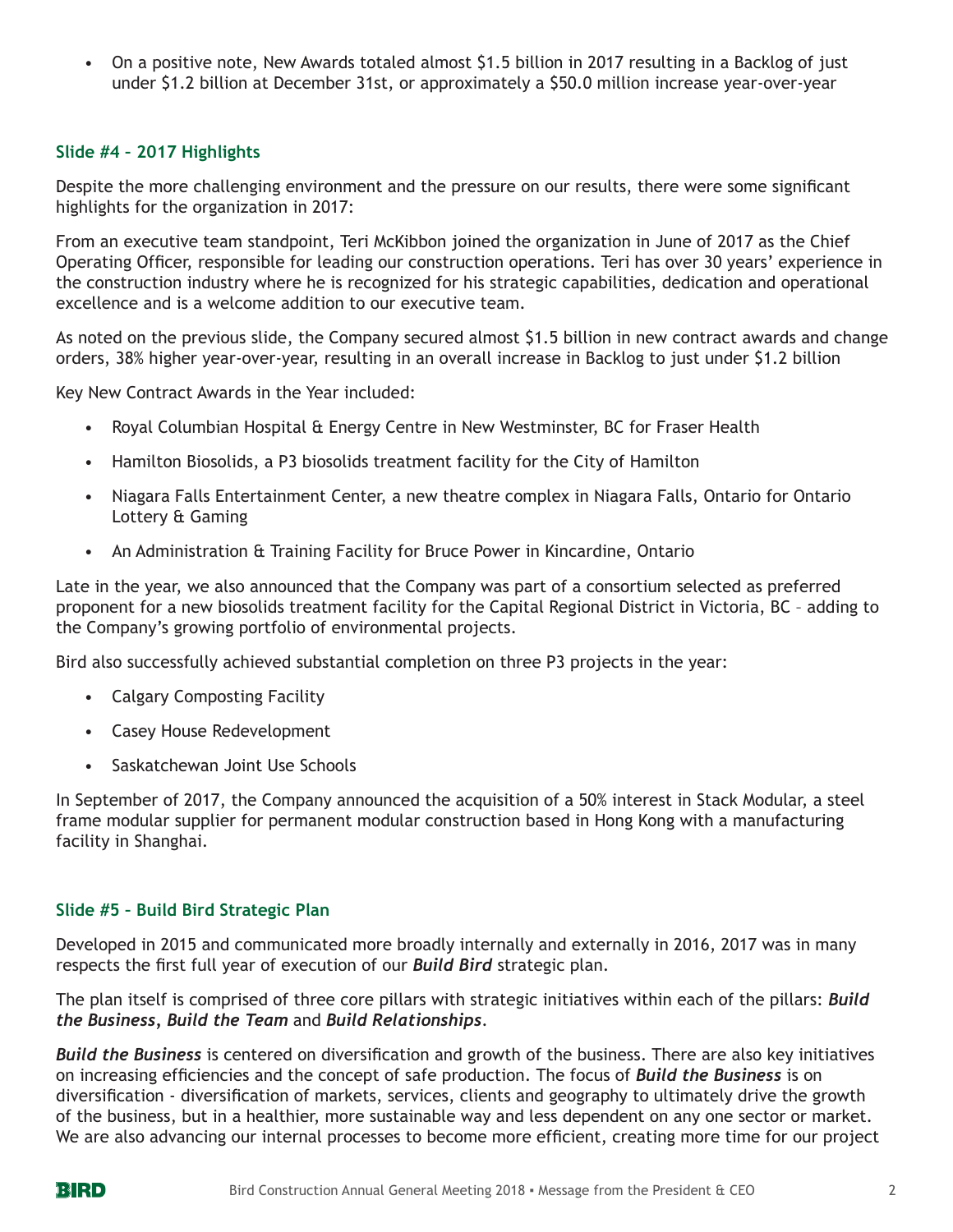teams to focus on our projects and our clients.

Finally, we will continue the evolution of our safety culture to one of safe production, where safety and the productive execution of our work program are intertwined seamlessly.

*Build the Team* addresses the need to ensure we have the people to successfully execute and sustain the goals of the five-year plan, which relies on our three initiatives: Becoming an *Employer of Choice* to drive recruitment; *Grow our Talent* to focus on training and development; and *Drive Positive Engagement* to retain and inspire our employee group.

*Build Relationships* features a *One Bird* approach that looks to unify the company and leverage our broad geographical footprint to promote a shared portfolio of national clients and shared expertise between our districts. In turn, we will *Create a Customer 1st Attitude* and align our *Corporate Social Responsibility* activities to create deeper relationships with our client and the communities in which we live and work.

## **Slide #6 – Diversification**

To give you a better sense of the effort and progress we are making in diversifying our work program, this slide depicts areas of diversification within our 3 primary sectors:

In the Institutional sector, which is primarily social infrastructure or buildings for government entities - Federal, Provincial or Municipal and includes our P3 and large-scale design-build projects the following achievements are identified:

- In 2014, we were successful in securing our first equity investment in a P3 project and we have now secured seven active P3 investments through the Bird Capital entity.
- In 2015, we secured the East Rail Maintenance Facility, successfully entering the transportation market, which has led to additional opportunities in this market segment.
- In 2016, we were also successful in adding Environmental projects as an area of focus through the successful execution of the Calgary Compost Facility and as noted earlier, the more recent new contract awards for the Hamilton Biosolids Facility in Ontario and the CRD Residual Treatment Facility in Victoria

In the Commercial sector, which is primarily buildings for private developers and retailers in Canada, including mixed use, multi-unit residential projects, we have added permanent modular construction capabilities through the acquisition of a 50% interest in Stack Modular. This acquisition will allow the Company to leverage existing client relationships and develop new ones by offering a permanent modular solution as a unique manner of delivering certain projects: mixed-use residential, hotel, long term care facilities in remote locations where skilled labour is in short supply or in urban settings with 'tight sites' that typically provide logistical challenges using traditional building methods.

In the Industrial sector, which is primarily work for energy and resource related clients, diversification of our work program has been a focus for a more extended period.

- In 2011, we acquired HJ O'Connell Construction, a heavy civil contractor executing mining work in the Labrador Trough region as well as hydroelectric projects more broadly in eastern Canada – as a note HJ O'Connell was rebranded as Bird Heavy Civil in 2017
- In 2013, Bird acquired Nason Contracting, a general contracting firm based in St Albert, Alberta with self-perform mechanical and electrical expertise in environmental projects such as water and waste water treatment. Nason Contracting also had a 25-year CLAC labour platform, a competitive alternative to the building trades and one that is required to compete effectively in the energy sector in northern Alberta.

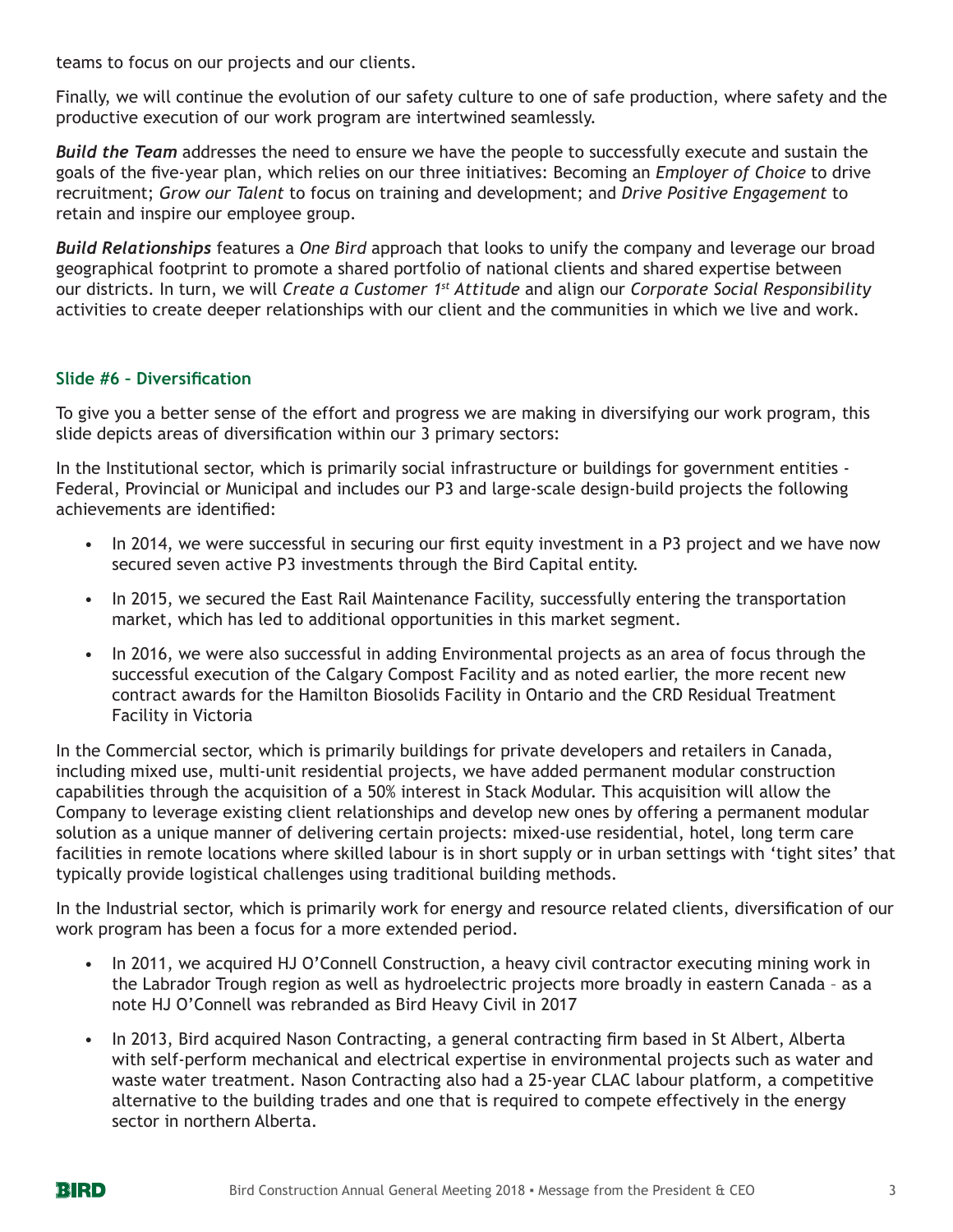- As was the intention, we have successfully taken advantage of Nason's legacy environmental expertise but also repositioned the self-perform mechanical expertise to execute mechanical process work in the oil and gas sector in northern Alberta, leveraging our existing client relationships. We have been growing this service offering since 2015.
- The development of an industrial mechanical process business has also provided the opportunity to bid on Maintenance Repair & Operations or MRO contracts on operating plant sites. The Company was successful in securing our first maintenance contract on an operating facility in northern Alberta with an existing client in late 2017 – a 3-year maintenance contract with an option for 2 additional years.
- Finally, our diversification goals have also included geographic expansion of existing services. As noted earlier in the presentation, in late 2017, we announced that we were successful in securing a contract to design and build an administration and training facility for Bruce Power in Kincardine, Ontario – our first 'industrial' building contract in Ontario and our first for a nuclear client.

We anticipate that additional work packages will be available at the Bruce Power site as well as Chalk River in the Ottawa region.

## **Slide #7 – Stack**

To give you a better sense of Stack Modular, we have included a video here that will provide insight into how it fits into our work program. The project profiled in the video is a hotel/longer term room rental development that was completed by Stack with a developer in Tofino, BC.

## **Slide #8 – Indigenous Awareness Training**

Over the years, we have worked diligently to broaden and improve our efforts to develop positive and productive relationships with Indigenous communities across the country and this has translated into a number of enduring partnerships and exciting project opportunities. To further our commitment to develop and sustain positive and progressive Indigenous relationships, the Company developed and introduced an Indigenous Engagement Policy in 2017 that will guide our interactions and relationships with Indigenous communities. In addition, the Company, working with an Indigenous production company, developed and launched our Indigenous Cultural Awareness Training program, a series of videos intended to inform and enlighten our employees about Indigenous culture in Canada.

## **Slide #9 – Industrial/Energy/Resources Outlook**

Now on to 2018 and outlook for the markets that we serve, starting with Industrial sector:

#### **Industrial**

Oilsands

- It is broadly forecasted that MRO spending in Canada will increase steadily to an anticipated \$25B annually by 2030. This is the result of the abundance of new mine sites constructed in the past 25 years that will require maintenance programs that contribute to plant efficiency to drive down production costs
- We are seeing more confidence in the capital spending programs of our oilsands clients in northern Alberta with more sustaining capital projects to bid than a year ago and the award cycle is shortening
- As previously noted, the Company was successful in securing our first maintenance contract with an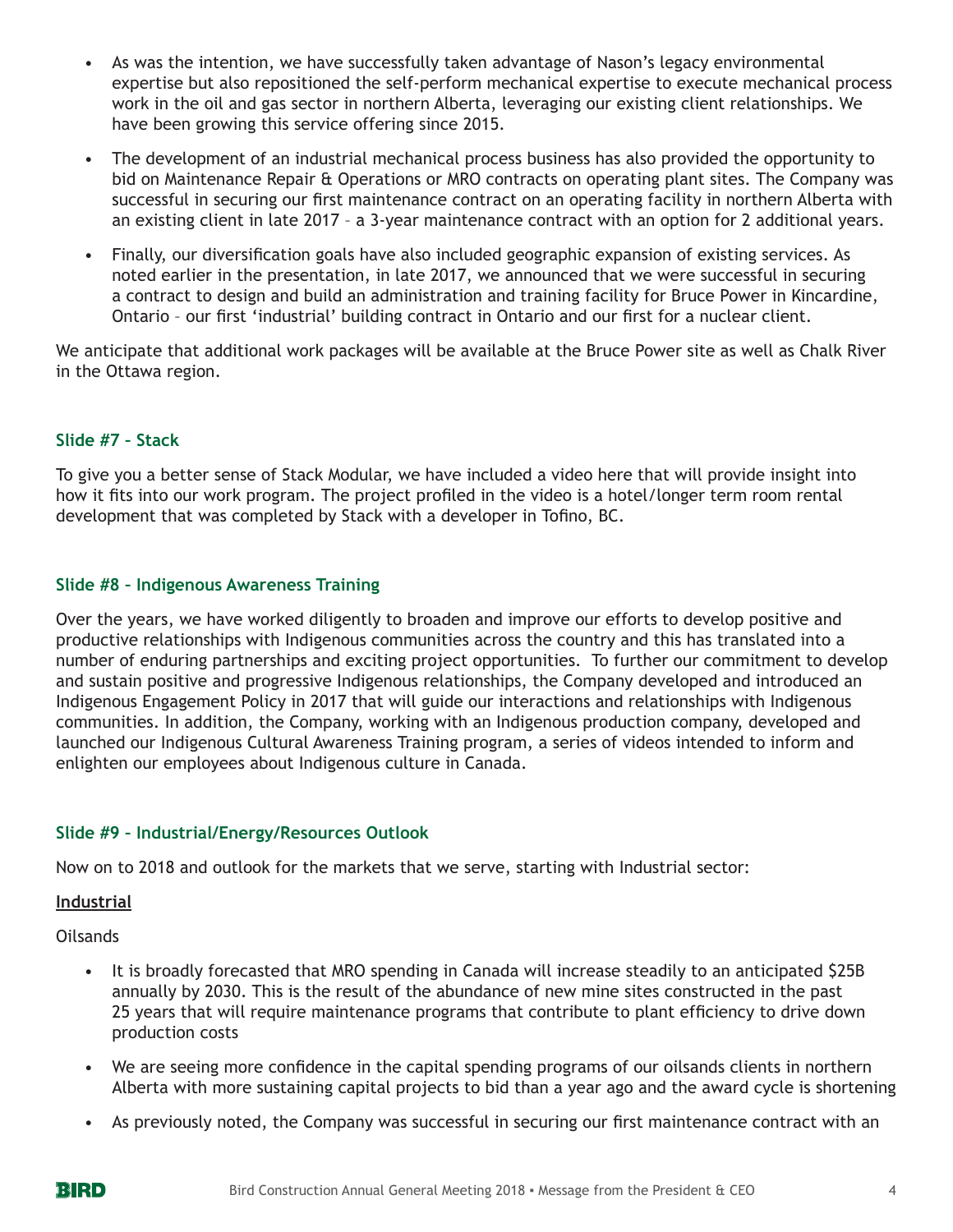Midstream

- Gas processing plant activity has increased over the course of 2017, a trend expected to continue in 2018 – the Company is seeing more opportunity in civil, process mechanical and equipment setting contracts.
- Pipeline related projects such as Enbridge Line 3 with pump stations, compressor stations and terminals have also become much more active – it is anticipated that the Company will secure new contracts related to these projects with work starting in 2018.

#### LNG Projects

- The LNG Canada project in Kitimat, BC, for which Bird has been awarded the design and construction of the work force accommodation facility in 2016, is anticipated to progress in the coming months. Design is complete on the Cedar Valley Lodge and our consortium is awaiting next steps.
- LNG Canada has recently selected Fluor/JGC as the EPC and a final investment decision on the overall project is expected in the fourth quarter.

#### Mining

• With the rise in iron ore prices, we have seen an increase in bidding opportunities in eastern Canada; we have also seen an increase in mining related opportunities in gold, lithium and graphite in Quebec and northern Canada.

#### Nuclear

- Opportunities are growing for Bird in the nuclear sector in Ontario with Bruce Power and Canadian Nuclear Laboratories in Chalk River.
- In addition to the Administration and Training Facility, the Company is prequalified for numerous additional opportunities at this site and at Chalk River.

## **Slide #10 – Institutional & Commercial Outlook**

#### **Institutional Market**

Spending in the Institutional market is very well documented given the announcements made by the federal government amounting to \$186 billion in infrastructure spending over the next 11 years. The focus of the investment will be on Public Transit, Social Infrastructure, Green, Trade and Transportation and Rural & Northern Communities. Given our portfolio and national footprint, the Company is well positioned to benefit from this level of infrastructure spending as it unfolds, particularly social infrastructure, transit related projects, environmental or green projects as well as infrastructure investment in Indigenous communities.

As part of this infrastructure spending, it is anticipated that opportunities for P3 and alternative finance projects will remain highly active in 2018 as part of the overall infrastructure spending commitments from all levels of government.